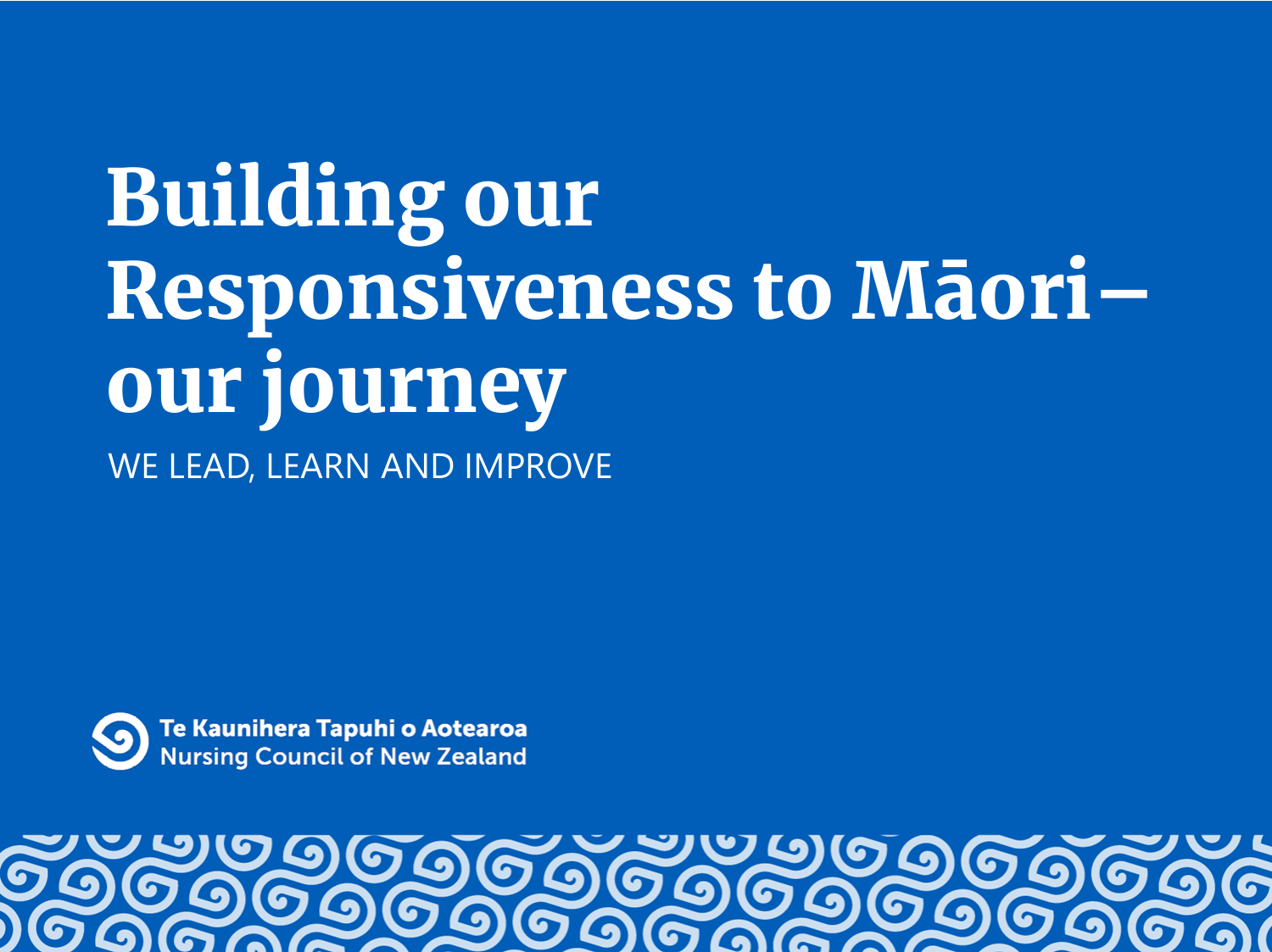#### **Context**

- In November last year the Board and the ELT agreed that it was time to refresh and strengthen our organisation in terms of our Te Tiriti o Waitangi responsibilities, commitments and obligations
- This included improving our shared understanding and contribution to improving equity of health outcomes for Māori, within the context of our role and functions across the profession
- Identifying ways for how we build authentic and reciprocal relationships with iwi and Māori and other communities of interest



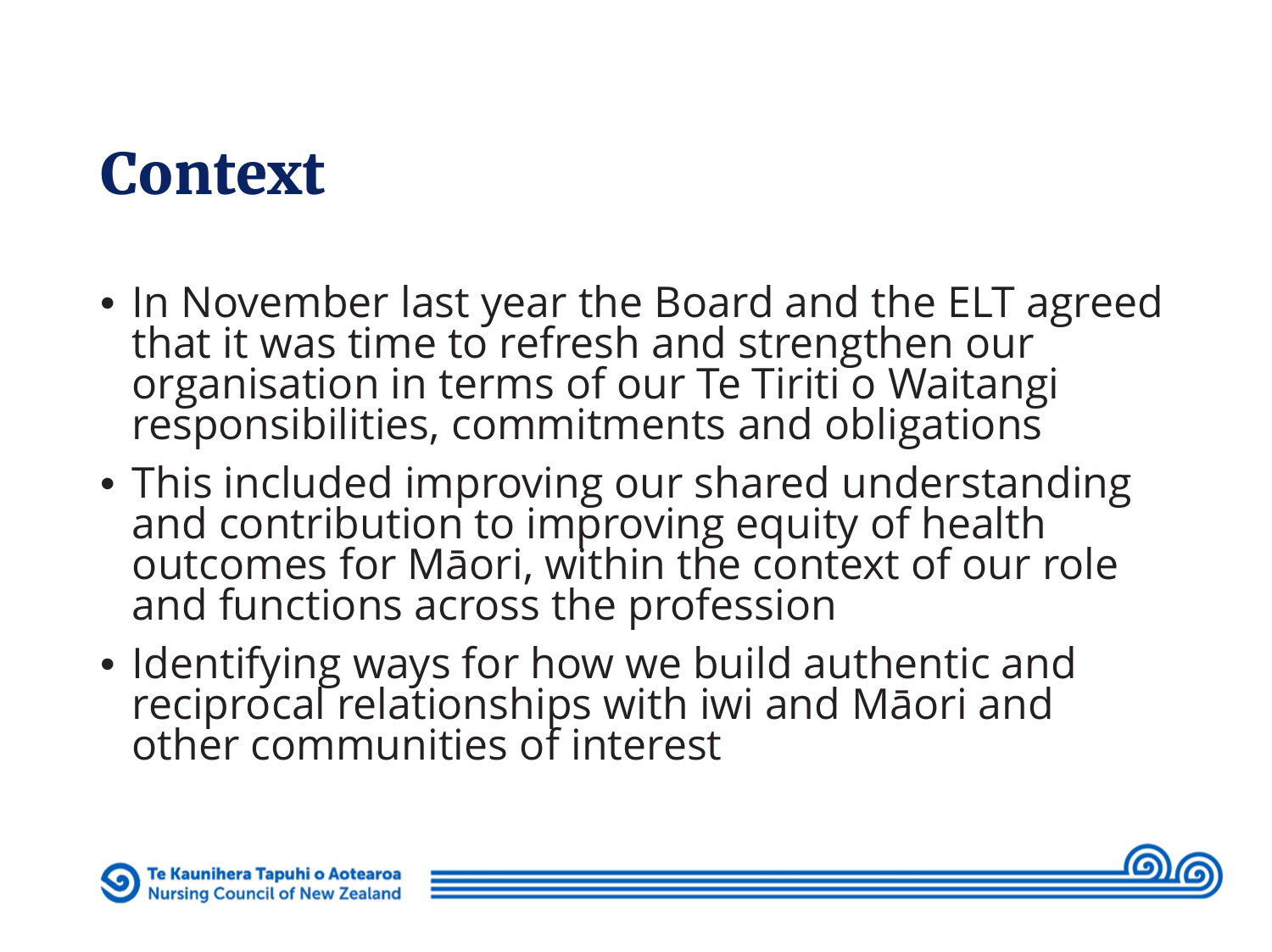# Beginnings

- Started with some self reflection and then decided to talk with others
	- conducted some interviews with a small group of external stakeholders – who gave as an honest appraisal of where they thought we were at
- This lead to a series of actions and priorities that the Board required us to undertake at pace
	- the first priority was a refreshed and strengthened Te Tiriti o Waitangi Policy Statement primarily for internal use to support our external facing business



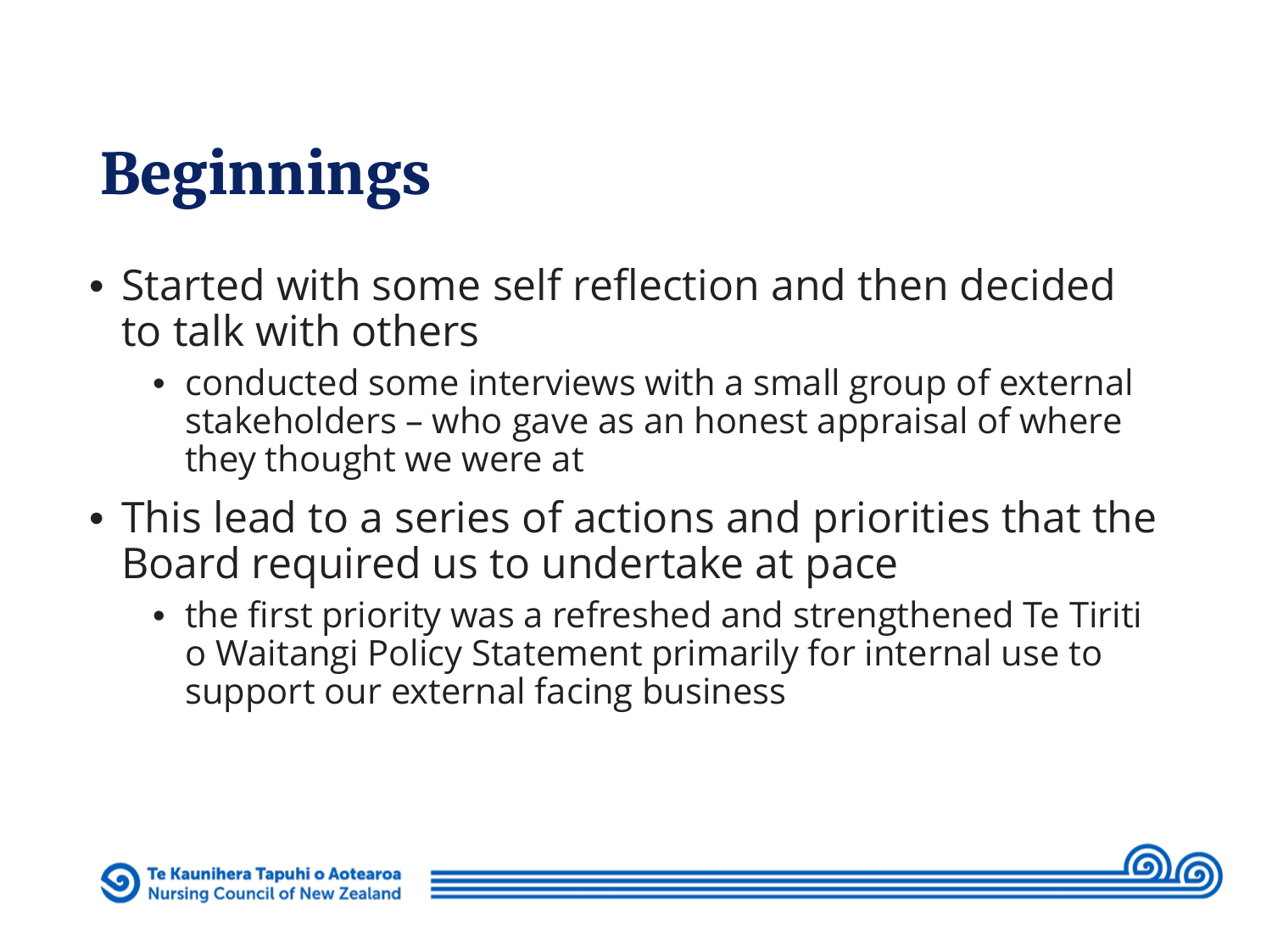### Tiriti Policy - highlights and intentions

- Our organisation is going to **proactively engage, act and behave** as a good Tiriti partner because our Crown regulatory role within the health system demands it
- We regard the Tiriti principles outlined in the **WAI 2575 Health Claim** published by the Tribunal in 2019 provides a stronger aritculation of Crown obligations, commitments and responsibilities and have adopted these
- We intent to build stronger connects into broader government sector policy settings and strategic direction to improve equity of outcomes, for Māori including extending an invite for **broader particpation in co-design and decision making with iwi and Māori**
- **Reach across** our other RA's Paramedics, Osteopaths, Medical Council, Midwifery Council etc



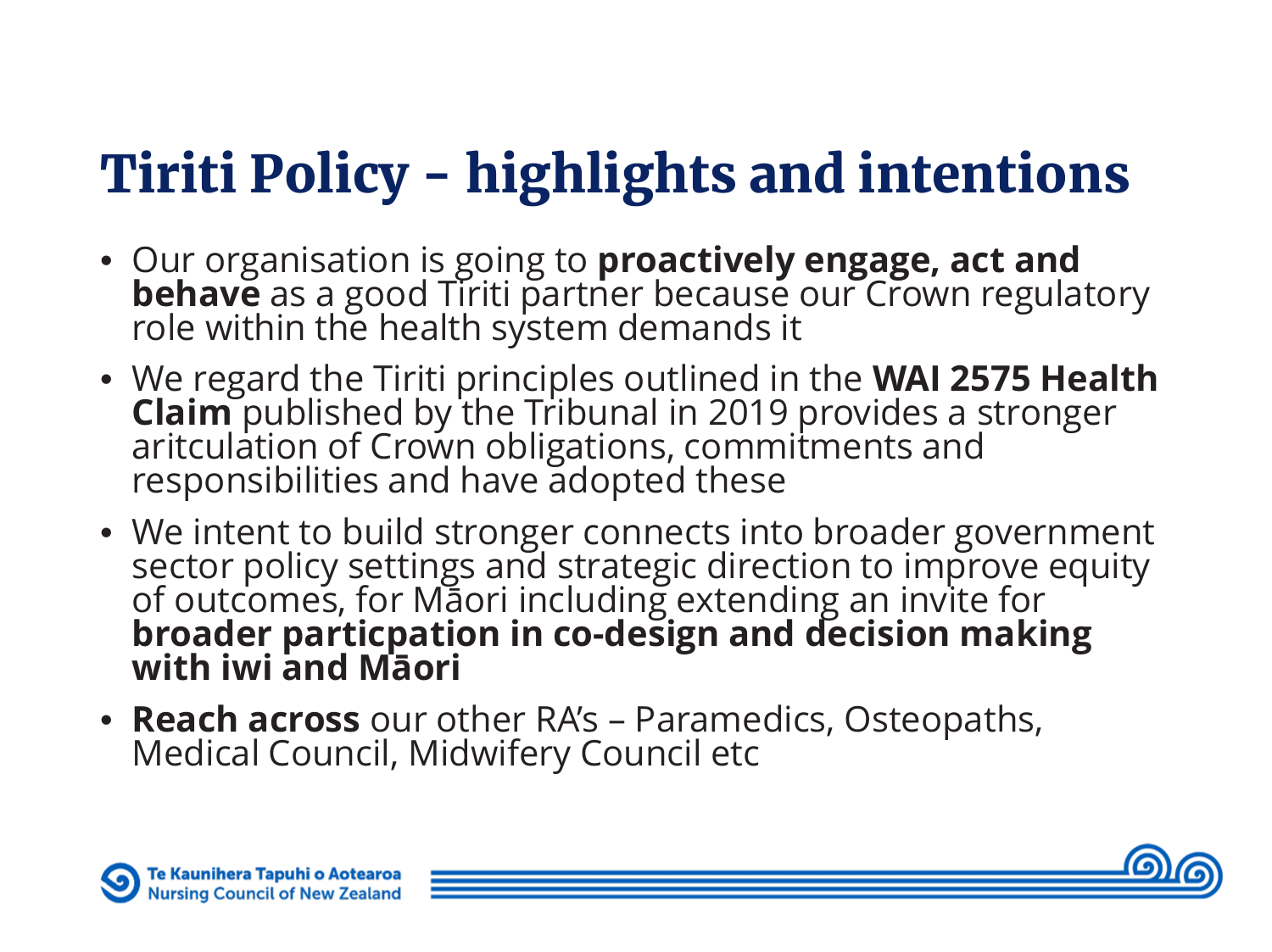## This has led to taking a look at the inside of our organisation

- Refresh / reshaping of some of our organisational policies and activities
	- The first of these are our organisation values
	- Reshaping our organisation to align with our Responsiveness to Māori Roadmap – we need to build our Māori capability
	- New HR Framework including changes to PD's attraction, retention and development of Māori into the organisation
	- Iwi & Māori Stakeholder Engagement Plan to be complete
	- Built a new intranet and Māori Responsiveness page staff access to te reo Māori salutations, karakia, waiata, key policies, audios and videos, analytical frameworks, links to other key Māori relevent material



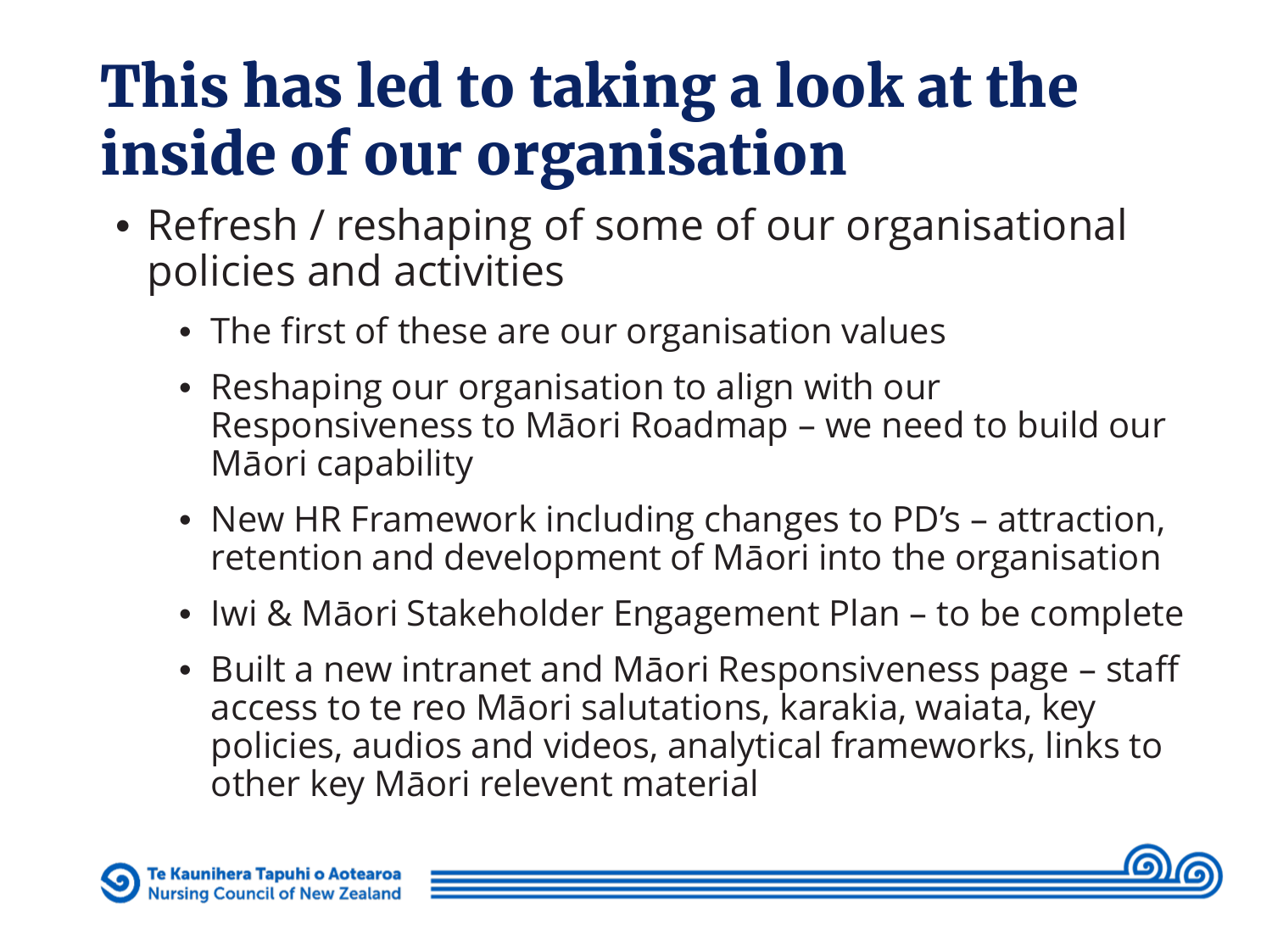## Our Values

#### **Previous**

- We are accountable
- We act with integrity, are fair and treat people with respect
- We are effective and efficient

#### Principles

- We always focus on the health and safety of the public
- We strive to pro-actively identify and minimise causes of risk of harm, rather than simply responding when a person has been harmed
- We take responsibility for our actions and demonstrate strong governance. • We will be open and transparent •
- We treat people with respect and honesty and strive to ensure our processes are fair and open • We invite engagement and input before we make decisions
- We explain and give reasons for our decisions to assist people to understand them and acknowledge errors •
- We strive to ensure that our regulatory actions are efficient, effective, consistent and proportionate
- We direct our resources solely to those functions and activities that support our purpose of protecting public safety

#### New

- 1. We honour our bi-cultural partnership **- Whakahoatanga tikanga rua**
- 2. We work collaboratively and with integrity - **Mahi ngātahi ā mana**
- 3. We are accountable, effective and efficient - **Whai haepapa, whai tika**
- 4. We lead, learn and improve **Arataki, ako, whakapai ake**
- 5. We set standards, codes of practice and expectations that contribute to improved health equity for Māori **- Wairua tōkeke hauora**